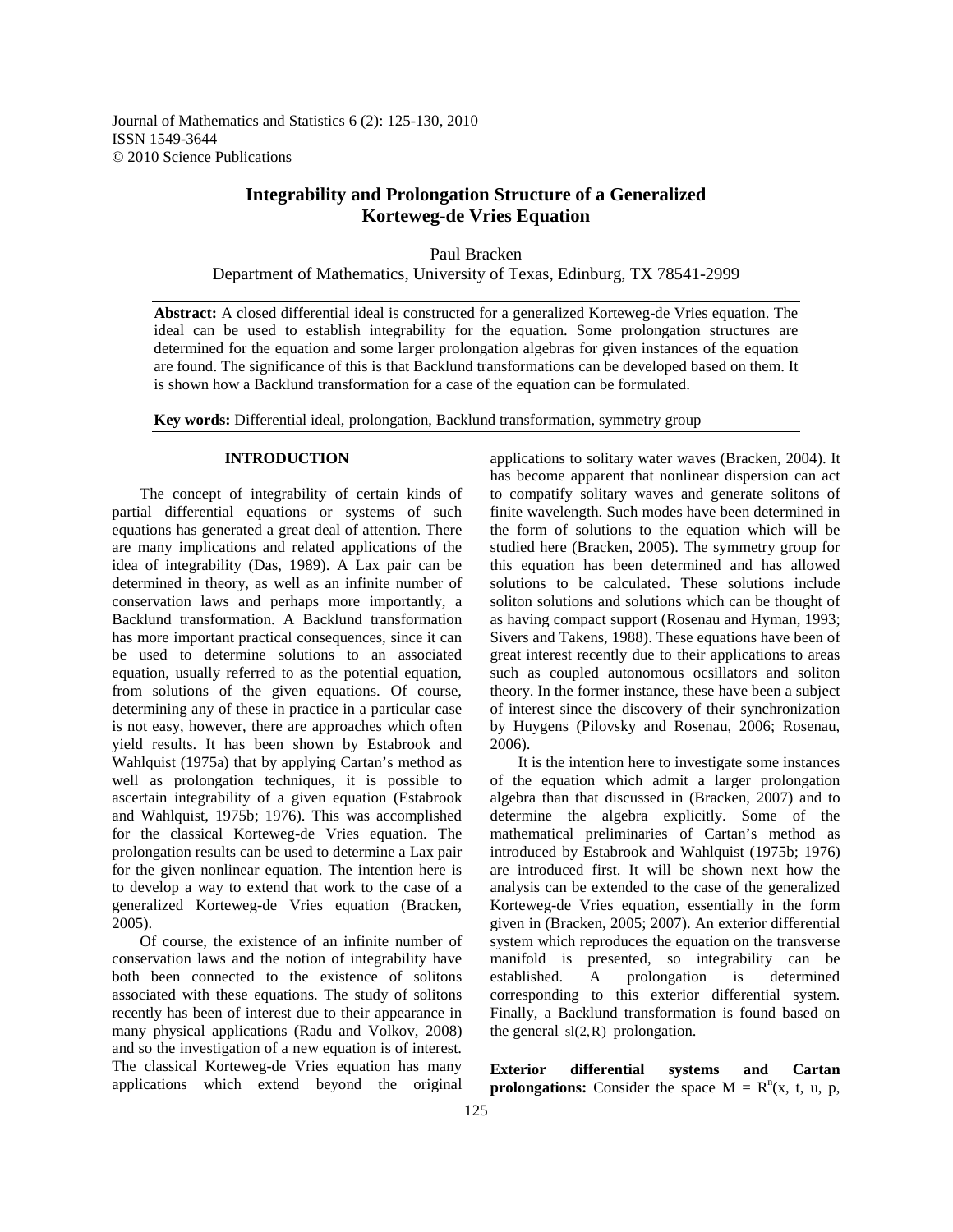q,…) in which there is defined a closed exterior differential system:

$$
\alpha_1 = 0; \ldots; \alpha_l = 0 \tag{1}
$$

and let I be the ideal generated by the set  $\{\alpha_i\}_{i=1}^l$  in (1) given as:

$$
I = \left\{ \omega = \sum_{i=1}^{1} \sigma_i \wedge \alpha_i : \sigma_i \in \Lambda(M) \right\}
$$
 (2)

If ideal (2) is closed, we have dI⊂I and so (1) is integrable by a theorem. It is important to stress that system (1) is chosen such that the solutions  $u = u(x, t)$ of an equation:

$$
\mathbf{u}_{t} = \mathbf{F}(\mathbf{x}, \mathbf{t}, \mathbf{u}, \mathbf{u}_{\mathbf{x}}, \mathbf{u}_{\mathbf{x}\mathbf{x}}, \ldots) \tag{3}
$$

correspond with the two-dimensional integral manifolds of (1). There are the integral manifolds given by sections S of the projection:

$$
\pi: M \to R^2, \qquad \pi(x, t, u, p, q, ...) = (x, t)
$$
 (4)

These sections S are given by a mapping:

$$
S: R^2 \to M
$$
,  $S(x,t) = (x,t,u(x,t),p(x,t),q(x,t),...)$  (5)

Introduce the fiber bundle  $(\tilde{M}, \tilde{p}, M)$  over M with  $M \subset \tilde{M}$  and  $\tilde{p}$  a projection of  $\tilde{M}$  onto M, so points of  $\tilde{M}$  are denoted by  $\tilde{m}$ , those in M by m and hence  $(\tilde{p})\tilde{m} = m$ .

 A Cartan-Ehresmann connection in the fiber bundle  $(\tilde{M}, \tilde{p}, M)$  is a system of one forms  $\tilde{\omega}^i$ , i = 1,..., kin T<sup>\*</sup>(M) with the property that the mapping  $\tilde{p}_*$  from the vector space:

$$
H_{\tilde{m}} = \left\{ \tilde{X} \in T_{\tilde{m}} \mid \tilde{\omega}^i(\tilde{X}) = 0, i = 1, ..., k \right\}
$$

to the tangent space  $T_m$  is a bijection.

We consider in  $\tilde{M}$  the exterior differential system:

$$
\tilde{\alpha}_i = \tilde{p}^* \alpha_i = 0, \quad i = 1,...,l
$$
  
\n
$$
\tilde{\omega}^j = 0, \qquad j = 1,...,k
$$
\n(6)

with  $\tilde{\omega}^j$  a Cartan-Ehresmann connection in  $(M,\tilde{p},M)$ .

 The system (6) is called a Cartan prolongation of (1) if (6) is closed and whenever S is a transversal solution of (1), there should also exist a transversal

local solution  $\tilde{S}$  of (6) with  $\tilde{p}(\tilde{S}) = S$ . There is a theorem which states that (6) is a Cartan prolongation of (1) if and only if (6) is closed. A necessary and sufficient condition for the existence of this is given by:

$$
d\tilde{\omega}^{i} = \tilde{\beta}_{i}^{i} \wedge \tilde{\omega}^{i}, \qquad \mod p^{*}(I) \tag{7}
$$

where, I is the ideal generated by  $\{\alpha_i\}_{i=1}^l$  and the summation convention holds in (7). Consider a trivial bundle of the form  $\tilde{M} = M \times R^k$  with  $y = (y^1, ..., y^k) \in R^k$ and use connections which have the form:

$$
\tilde{\omega}^i = dy^i - \eta^i, \qquad i = 1,...,k \tag{8}
$$

with  $\eta^i = A^i dx + B^i dt$ , where  $A^i$  and  $B^i$  are  $C^{\infty}$  functions on  $\tilde{M}$ . Substituting into the prolongation condition (7), it reads:

$$
-d\eta^i = \tilde{\beta}^i_j \wedge (dy^j - \eta^j), \qquad \mod{\tilde{p}}^*(I)
$$

From this, it follows that  $\tilde{\beta}_i^i$  may be chosen such that they do not depend on  $dy^m - \eta^m$ ,  $m = 1, ..., k, m \neq j$ . Moreover, it is possible to show that the prolongation condition boils down to the following:

$$
d\eta + \frac{1}{2}[\eta, \eta] = 0 \quad \text{mod } \tilde{p}^*(I) \tag{9}
$$

 Expanding out (9), the prolongation condition reads:

$$
(dA \wedge dx + dB \wedge dt + [A, B] dx \wedge dt)^{i} \in \tilde{p}^{*}(I)
$$
 (10)

where, [A,B] denotes the usual Lie-bracket of the vector fields A and B.

 These results can be summarized in the following theorem, which will be made use of in the following. A necessary and sufficient condition for the connection forms (8) to be a Cartan prolongation is the vanishing of its curvature form.

**Cartan prolongation of the generalized Korteweg-de Vries equation:** Consider the exterior differential system on the space M which is defined by:

$$
\alpha_1 = nu^{n-1}du \wedge dt - pdx \wedge dt = 0
$$
  
\n
$$
\alpha_2 = dp \wedge dt - qdx \wedge dt = 0
$$
  
\n
$$
\alpha_3 = du \wedge dx - dq \wedge dt - \gamma pu^s dx \wedge dt = 0
$$
\n(11)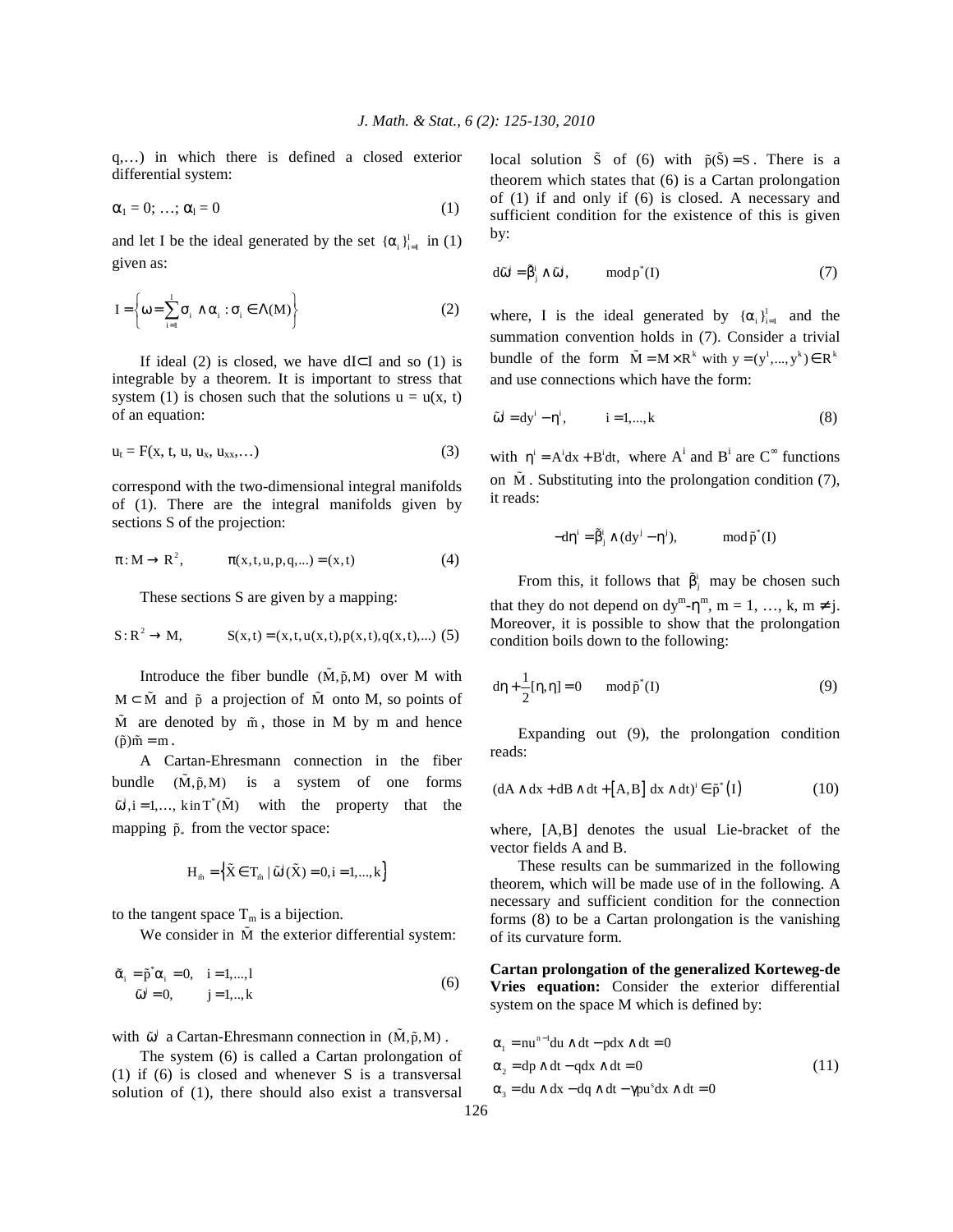where,  $\gamma$  is a constant. From system (11), we calculate that:

$$
d\alpha_1 = -dp \wedge dx \wedge dt = dx \wedge \alpha_2
$$
  
\n
$$
d\alpha_2 = -dq \wedge dx \wedge dt = -dx \wedge \alpha_3
$$
  
\n
$$
d\alpha_3 = -\gamma s p u^{s-1} du \wedge dx \wedge dt - \gamma u^s dp \wedge dx \wedge dt
$$
\n(12)  
\n
$$
= dx \wedge \left(\gamma \frac{s}{n} p u^{s-n} \alpha_1 + \gamma p u^s \alpha_2\right)
$$

Therefore, the the ideal  $\left\{\omega | \omega = \sum_{i=1}^3 \sigma_i \wedge \alpha_i : \sigma_i \in \Lambda(M)\right\}.$  $I = \left\{ \omega \mid \omega = \sum_{i=1}^{3} \sigma_i \wedge \alpha_i : \sigma_i \in \Lambda(M) \right\}$  is closed, dI⊂I and the system  $\{\alpha_i\}$  in (11) is integrable.

On the transversal integral manifold:

$$
0 = \alpha_1 | s = S^* \alpha_1 = ((u^n)_x - p) dx \wedge dt
$$
  
\n
$$
0 = \alpha_2 | s = S^* \alpha_2 = (p_x - q) dx \wedge dt
$$
  
\n
$$
0 = \alpha_3 | s = S^* \alpha_3 = (u_t dt \wedge dx - q_x dx \wedge dt - \gamma p u^s dx \wedge dt)
$$
\n(13)

 The transversal integral manifolds imply the equations:

$$
p = (u^n)_x
$$
,  $q = p_x (u^n)_{xx}$ ,  $u_t + q_x + \gamma pu^s = 0$ 

Let  $n+s \neq 0$ , then substituting p and q, it can be seen that u must satisfy the following generalized Korteweg-de Vries equation:

$$
u_{t} + (u^{n})_{xxx} + \gamma \frac{n}{n+s} (u^{n+s})_{x} = 0
$$
 (14)

 This can be put in more familiar form by setting  $m = n + s$  and defining  $\beta$  to be the coefficient of  $(u^m)_x$  in (14). Therefore, (14) takes the form:

$$
u_t + (u^n)_{xxx} + \beta (u^m)_x = 0 \tag{15}
$$

 Using (11), the prolongation condition (10) now leads to the expression:

$$
A_{t} dt \wedge dx + A_{u} du \wedge dx + A_{p} dp \wedge dx + A_{q} dq \wedge dx + B_{x} dx \wedge dt + B_{u} du \wedge dt + B_{p} dp \wedge dt + B_{q} dq \wedge dt +
$$
  
\n
$$
[A, B]dx \wedge dt = \lambda_{1} (nu^{n-1} du \wedge dt - p dx \wedge dt) + \lambda_{2}
$$
  
\n
$$
(dp \wedge dt - q dx \wedge dt) + \lambda_{3} (du \wedge dx - dq \wedge dt - \gamma pu^{s} dx \wedge dt)
$$

 Comparing the coefficients of the two-forms on both sides of the prolongation condition produces the following system of equations:

$$
-At + Bx + [A, B] = -\lambda_1 p - \lambda_2 q - \gamma \lambda_3 pus
$$
  
\n
$$
Au = \lambda_3, \qquad Ap = 0, \qquad Aq = 0,
$$
  
\n
$$
Bu = n\lambda_1 un-1, \qquad Bp = \lambda_2, \qquad Bq = -\lambda_3
$$
 (16)

 To produce a small algebra, assume that A and B do not explicitly depend on  $(x, t)$  so we put  $A_x = A_t = 0$ as well as  $B_x = B_t = 0$ . System (16) can be put in the form:

$$
[A, B] = -\frac{1}{n} u^{-n+1} p B_u - q B_p + \gamma p u^s B_q
$$

$$
A_x = A_t = 0, \t B_x = B_t = 0
$$
  
\n
$$
A_p = 0, \t A_q = 0, A_u = -B_q, \t B_p = \lambda_2 \t (17)
$$
  
\n
$$
B_u = n\lambda_1 u^{n-1},
$$

The conditions (17) imply that  $A = A(u, y)$  and  $B =$ B(u, p, q, y). To obtain some prolongations for this system, let us take the following form for the vector field A:

$$
A = A(u, y) = X_1 + uX_2, X_i = X_i(y), i = 1, 2
$$
 (18)

 All of the dependence on the prolongation variable y resides in the  $X_i$ . Since  $A_u = X_2$  from (18), then from (17) we obtain  $B_q = -X_2$ . This implies that B is determined to be:

$$
B = -qX_2 + C(u, p, y)
$$
 (19)

 Therefore, using (18) and (19), the first equation in (17) takes the form:

$$
\[X_1 + uX_2, -qX_2 + C\] = -\frac{p}{n}u^{-n+1}C_u - qC_p - \gamma pu^s X_2\tag{20}
$$

Simplifying (20), it follows that:

$$
\frac{p}{n}C_{u} + qu^{n-1}C_{p} = -\gamma pu^{n-1}X_{2} + qu^{n-1}[X_{1}, X_{2}] -
$$
\n
$$
u^{n-1}[X_{1}, C] - u^{n}[X_{2}, C] \qquad (21)
$$

Define the vector field  $X_3 = [X_1, X_2]$ , then whenever C is independent of q, we obtain from (21) that C is given by:

$$
C(u, p, y) = pX_3 + D(u, y)
$$
 (22)

Substituting C in  $(22)$  into  $(21)$ , we have: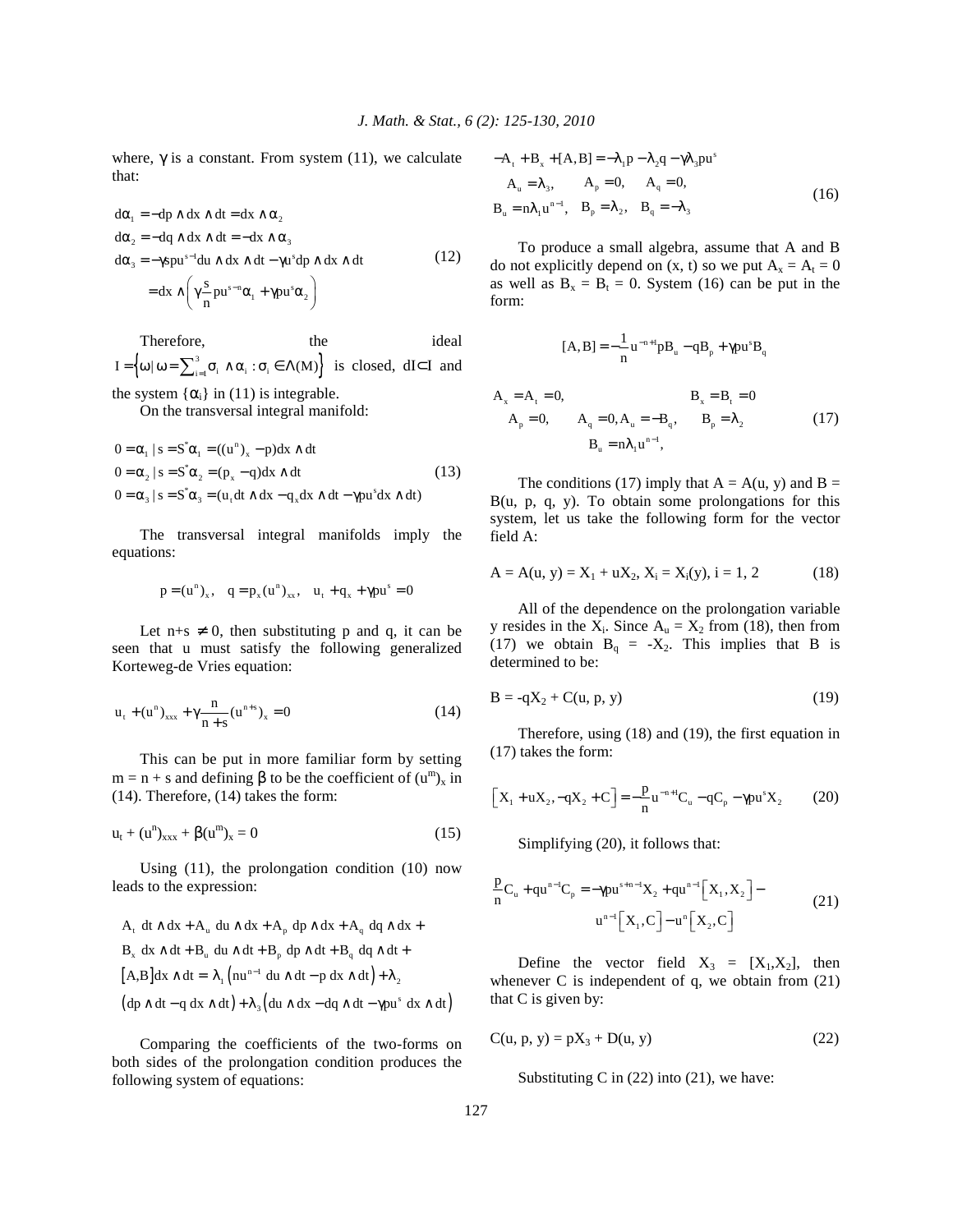$$
\frac{p}{n}D_u = p\left\{-\gamma u^{s+n-1}X_2 - u^{n-1}\left[X_1, X_3\right] - u^n\left[X_3, X_3\right]\right\}
$$
\n
$$
-u^{n-1}\left\{\left[X_1, D\right] - u\left[X_2, D\right]\right\}
$$
\n(23)

 Since D does not depend on p, the last term in (23) must vanish and there result two conditions on D:

$$
\[X_{1}, D\] - u[X_{2}, D\] = 0
$$
\n
$$
\frac{1}{n}D_{u} = \gamma u^{s+n-1}X_{2} - u^{n-1}[X_{1}, X_{3}] - u^{n}[X_{2}, X_{3}]
$$
\n(24)

 Integrating the second equation for D in (24) with respect to u gives D explicitly:

$$
D(u, y) = -\gamma \frac{n}{m} u^{m} X_{2} - u^{n} [X_{1}, X_{3}] -
$$
  

$$
\frac{n}{n+1} u^{n+1} [X_{2}, X_{3}] + X_{4}
$$
 (25)

where  $m = n + s$ .

There exists a solution such that the  $X_j$  satisfy the full  $sl(2, R)$  algebra, provided m, n and  $\gamma$  are interrelated in a specific way and another solution for the general case, but which satisfies a much smaller algebra. Each case will be treated in turn.

• Suppose that the  $X_j$  satisfy the following algebra, which is isomorphic to  $sl(2, R)$ :

$$
[X_1, X_2] = X_3; [X_2, X_3] = 2X_2, [X_3, X_1] = 2X_1 \qquad (26)
$$

Then (25) takes the form:

$$
D(u, y) = -\left(\gamma \frac{n}{m} u^m + 2 \frac{n}{n+1} u^{n+1}\right) X_2 + 2 u^n X_1 \tag{27}
$$

 Now D in (27) must satisfy the first equation in (24) and for this to hold, we must have:

$$
\gamma \frac{n}{m} u^m + \frac{2n}{n+1} u^{n+1} - 2u^{n+1} = 0
$$

 This can hold only if the powers of u match, so  $m = n + 1$  and if  $\gamma$  is given in terms of n by:

$$
\gamma\,{=}\,\frac{2}{n}
$$

The components of the  $\eta^i$  are then given by:

$$
A = X1 + uX2, B = -qX2 + pX3 + D
$$
  
\n
$$
C = pX3 + d, D = -2un+1X2 + 2unX1
$$
\n(28)

This generates the following Lax pair:

$$
\psi_x = -(X_1 + uX_2)\psi,
$$
  

$$
\psi_t = -[2u^n - (2u^{n+1} + q)X_2 + pX_3]\psi
$$

Where:

$$
p=(u^n)_{\boldsymbol{x}},\!q=p_{\boldsymbol{x}}
$$

Let us find another solution to  $(24)$  such that m, n and  $\gamma$  are arbitary. No assumptions whatever are made with regard to these parameters. Substituting D from (25) into the first Eq. 24 gives:

$$
-\gamma \frac{n}{m} u^{m} \Big[ X_{1}, X_{2} \Big] + u^{n} \Big[ X_{1}, \Big[ X_{1}, X_{3} \Big] \Big] + \Big[ X_{1}, X_{4} \Big]
$$
  

$$
-u^{n+1} \Big\{ \frac{n}{n+1} \Big[ X_{1}, \Big[ X_{2}, X_{3} \Big] \Big] + \Big[ X_{2} \Big[ X_{1}, X_{3} \Big] \Big] \Big\}
$$
  

$$
+ \frac{n}{n+1} u^{n+2} \Big[ X_{2}, \Big[ X_{2}, X_{3} \Big] \Big] - u \Big[ X_{2}, X_{4} \Big] = 0
$$
  
(29)

 There is not much freedom in balancing powers of u in (29). To satisfy (29) if no assumptions are made with regard to m and n, we must require that:

$$
[X_1, X_4] = 0, [X_2, X_4] = 0
$$

 To satisfy these brackets, this can be done in the following way. Let us take  $X_4 = \mu X_2$  and  $X_4 = \kappa X_1$ , from which it follows that  $X_1 = \lambda X_2$  and  $\mu$ ,  $\kappa$  and  $\lambda$  are real constants. Moreover, substituting these results into the definition of  $X_3$ , it follows that  $X_3 = 0$ . Using all of these results in (29), it follows that the remaining terms in (29) vanish. Hence (29) is satisfied identically and we have one solution. To summarize these results for the vector fields, we have:

$$
X_1 = \lambda X_2
$$
,  $X_2$ ,  $X_3 = 0$ ,  $X_4 = \mu X_2$  (30)

 The prolongation structure reduces to the following set of vector fields:

$$
A = (\lambda + u)X_2
$$
  
\n
$$
B = qX_2 + C = \left(-q - \gamma \frac{n}{m}n^m + \mu\right)X_2
$$
  
\n
$$
C = D = \left(-\gamma \frac{n}{m}u^m + \mu\right)X_2, \quad \lambda, \mu \in \mathbb{R}
$$
\n(31)

Consider  $X_2$  to be one of the generators of  $sl(2,R)$ , so the solution (32) is based on a subalgebra.

It can be represented in matrix form as: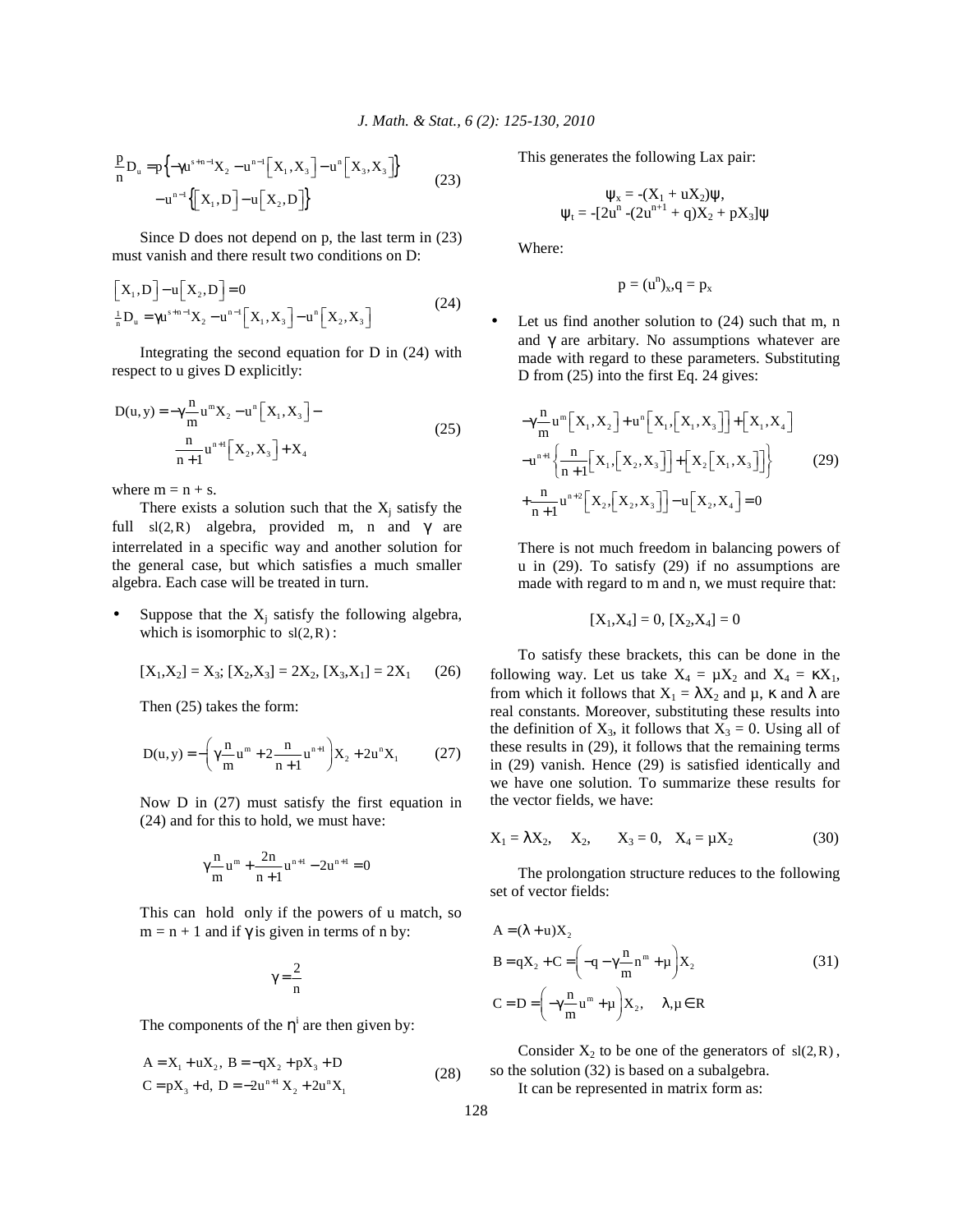$$
X_1 = \frac{1}{2} \begin{pmatrix} 0 & -1 \\ -1 & 0 \end{pmatrix}, X_2 = \frac{1}{2} \begin{pmatrix} 0 & 1 \\ -1 & 0 \end{pmatrix}, X_3 = \frac{1}{2} \begin{pmatrix} 1 & 0 \\ 0 & -1 \end{pmatrix}
$$
 (32)

To find the Maurer-Cartan algebra of  $GL(n, R)$ , we consider the left-invariant forms  $\omega_i^j$  as elements of a matrix:

$$
\omega - \left(\omega_i^j\right) - Y^{-1} dY \tag{33}
$$

where, Y is the natural embedding of the group into  $R^{n^2}$ . Then  $Y^{-1}dY$  is the Maurer-Cartan form. The Maurer-Cartan algebra can be written as:

$$
d\omega + \omega \wedge \omega = 0 \tag{34}
$$

In this case we take  $SL(2,R) = \{X \in GL(2,R) \det(X) = 1\}$ . The exponential map can be used to obtain the Maurer-Cartan algebra. To obtain a form for (34) that is more convenient, we introduce the  $\omega^i$  by:

$$
\omega = \begin{pmatrix} \omega_1^1 & \omega_1^2 \\ \omega_2^1 & -\omega_1^1 \end{pmatrix} = \frac{1}{2} \begin{pmatrix} \omega^1 & \omega^3 - \omega^2 \\ -\omega^3 - \omega^2 & -\omega^1 \end{pmatrix}
$$
(35)

Substituting (35) into (34), it follows that the  $\omega^i$ satisfy the Maurer-Cartan relations:

$$
d\omega^1 = \omega^3 \wedge \omega^2, d\omega^2 = \omega^1 \wedge \omega^3, d\omega^3 = \omega^1 \wedge \omega^2 \tag{36}
$$

Using (32), we calculate A and B to be:

$$
A = \frac{1}{2} \begin{pmatrix} 0 & \lambda + u \\ -\lambda - u & 0 \end{pmatrix},
$$
  
\n
$$
B = \frac{1}{2} \begin{pmatrix} 0 & -q - \gamma \frac{n}{m} u^m + \mu \\ q + \gamma \frac{n}{m} u^m - \mu & 0 \end{pmatrix}
$$
(37)

and the cocycle is given by:

$$
\sigma = \frac{1}{2} \begin{pmatrix} 0 & \lambda + u \\ -\lambda - u & 0 \end{pmatrix}
$$
  
dx + 
$$
\frac{1}{2} \begin{pmatrix} 0 & -q - \gamma \frac{n}{m} u^m + \mu \\ q + \gamma \frac{n}{m} u^m - \mu & 0 \end{pmatrix} dt
$$
(38)

 If we let the Maurer-Cartan form have the structure (35), then the  $\sigma^i$  are found to be:

$$
\sigma^{1} = 0, \qquad \sigma^{2} = 0,
$$
  

$$
\sigma^{3} = \frac{1}{2}(\lambda + u)dx - \frac{1}{2}\left(q + \gamma \frac{n}{m}u^{m} - \mu\right)dt
$$
 (39)

 System (39) satisfies the Maurer-Cartan algebra if and only if u satisfies  $(14 \text{ and } 15)$ . The group  $SL(2,R)$ can be written as a product:

$$
SL(2,R) = BL(2,R) \cdot SO(2)
$$
  
 
$$
Y = A \cdot B
$$
 (40)

Hence the Maurer-Cartan form is:

$$
\omega = B^{-1}(A^{-1} dA) \cdot B + B^{-1} dB \tag{41}
$$

where, A and B are:

$$
A = \begin{pmatrix} a & 0 \\ b & \frac{1}{a} \end{pmatrix}, \qquad B = \begin{pmatrix} \cos \beta & \sin \beta \\ -\sin \beta & \cos \beta \end{pmatrix}
$$
 (42)

Introducing the forms:

$$
\tau^1 = -\frac{2}{a}da, \quad \tau^2 = bda - adb, \quad \psi = 2\beta \tag{43}
$$

ω can be written as:

$$
\begin{pmatrix} \omega^1 \\ \omega^2 \end{pmatrix} = \begin{pmatrix} \cos \psi & \sin \psi \\ -\sin \psi & \cos \psi \end{pmatrix} \begin{pmatrix} \tau^1 \\ \tau^2 \end{pmatrix}, \qquad \qquad \omega^3 = \tau^2 + d\psi
$$

From the function f:  $R^2 \omega f : R^2 \rightarrow SL(2,R)$  with  $f^*(\omega^i) = \sigma^i$ , it follows that:

$$
\begin{pmatrix} \tilde{\sigma}^1 \\ \tilde{\sigma}^2 \end{pmatrix} = \begin{pmatrix} \cos \psi & -\sin \psi \\ \sin \psi & \cos \psi \end{pmatrix} \begin{pmatrix} \sigma^1 \\ \sigma^2 \end{pmatrix}, \qquad \tilde{\sigma}^3 = \sigma^3 + d\psi \qquad (44)
$$

Solving (44) for d, we get:

$$
d\psi = \sigma^3 - \sin\psi \sigma^1 - \cos\psi \sigma^2 \tag{45}
$$

Putting  $(49)$  into  $(45)$ , it follows that d $\psi$  is given by:

$$
d\psi = \frac{1}{2}(\lambda + u)dx - \frac{1}{2}\left(q + \gamma \frac{n}{m}u^m - \mu\right)dt
$$
 (46)

From (46), a Backlund transform can be extracted: